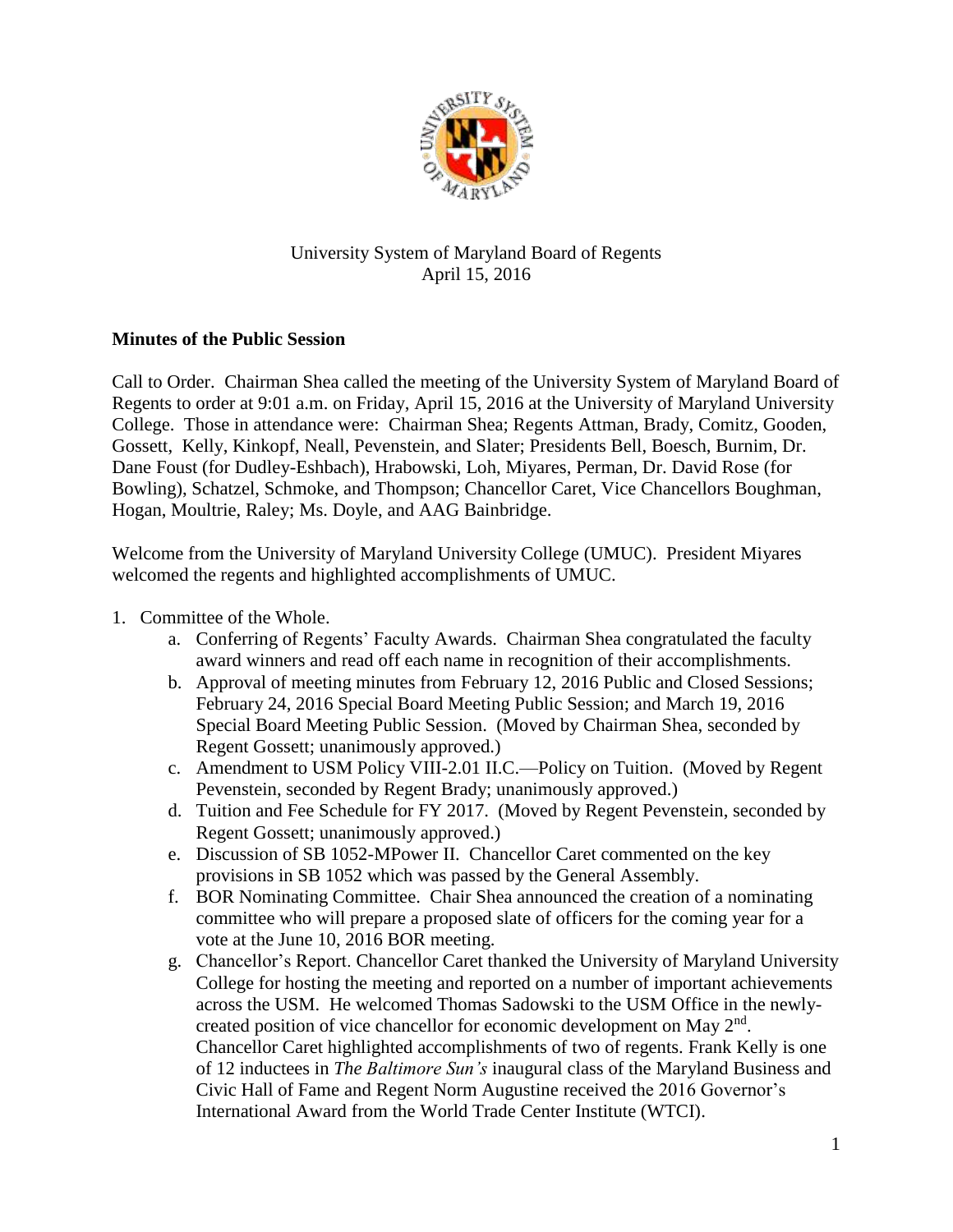Chancellor Caret reported that the state support approved by the General Assembly for the USM totaled \$1.34 billion, an increase of \$75 million—or approximately 6 percent—over the revised FY 2016 budget. This increase will add up to approximately \$92 million to fund several top priorities across the USM, including merit pay, increased healthcare and retirement expenses, a 1 percent "tuition buy down" for in-state, undergraduate students and funding to improve college completion. In return, the USM will hold tuition increases for in-state, undergraduate students to a very modest 2 percent. The General Assembly also allocated nearly \$308 million for capital construction projects across USM - up from \$261 million in FY16 to help us achieve the strategic campus development goals.

In terms of legislation, there were a number of bills impacting the USM; with only a few minor exceptions, bills the USM supported were passed and bills the USM opposed did not pass. One significant piece of legislation is SB 1052, The University of Maryland Strategic Partnership Act of 2016 which provides for the strengthening of the increasingly successful alliance between UMB and UMCP launched in 2012, M*Powering the State*. The bill was amended to protect and enhance other USM campuses and allows UMB and UMCP to continue to operate "two distinct campuses within the University System of Maryland."

- 2. Report of Councils.
	- a. Council of University System Staff. Ms. Wimbish reported that the recent CUSS meeting included the following topics: review of impact of SB 1052, anticipated changes to the FSLA duty and salary test, background check policy draft, constitution and bylaw review and BOR staff awards.
		- i. Revisions of CUSS Bylaws/Constitution. (Moved by Regent Brady, seconded by Regent Gossett; unanimously approved.)
	- b. Council of University System Faculty. Dr. Bryant reported on the Council's activities which included: discussion of impacts of SB 1052 and CUSF's position on academic freedom. CUSF provided testimony to the General Assembly on SB 1052 as well as HB 906.
	- c. Council of University System Presidents. President Boesch presented the report for March 7, 2016 and April 4, 2016. Topics discussed at those meetings included: monitoring of annual goals, selection of new VP for Economic Development, legislative updates, including SB 1052, and operating and capital budgets, efforts to address the nursing shortage, next steps in enrollment planning initiative, BOR workgroup on Diversity and Inclusion, and E & E 2.0 initiatives.
	- d. University System of Maryland Student Council. Mr. Sampson provided the report of the Council.
- 3. Committee on Organization and Compensation.
	- a. Approval of meeting minutes from March 8, 2016 Public and Closed Sessions. (Moved by Regent Kinkopf, seconded by Regent Attman; unanimously approved.)
- 4. Committee on Advancement. Regent Gossett presented the report.
- 5. Committee on Audit.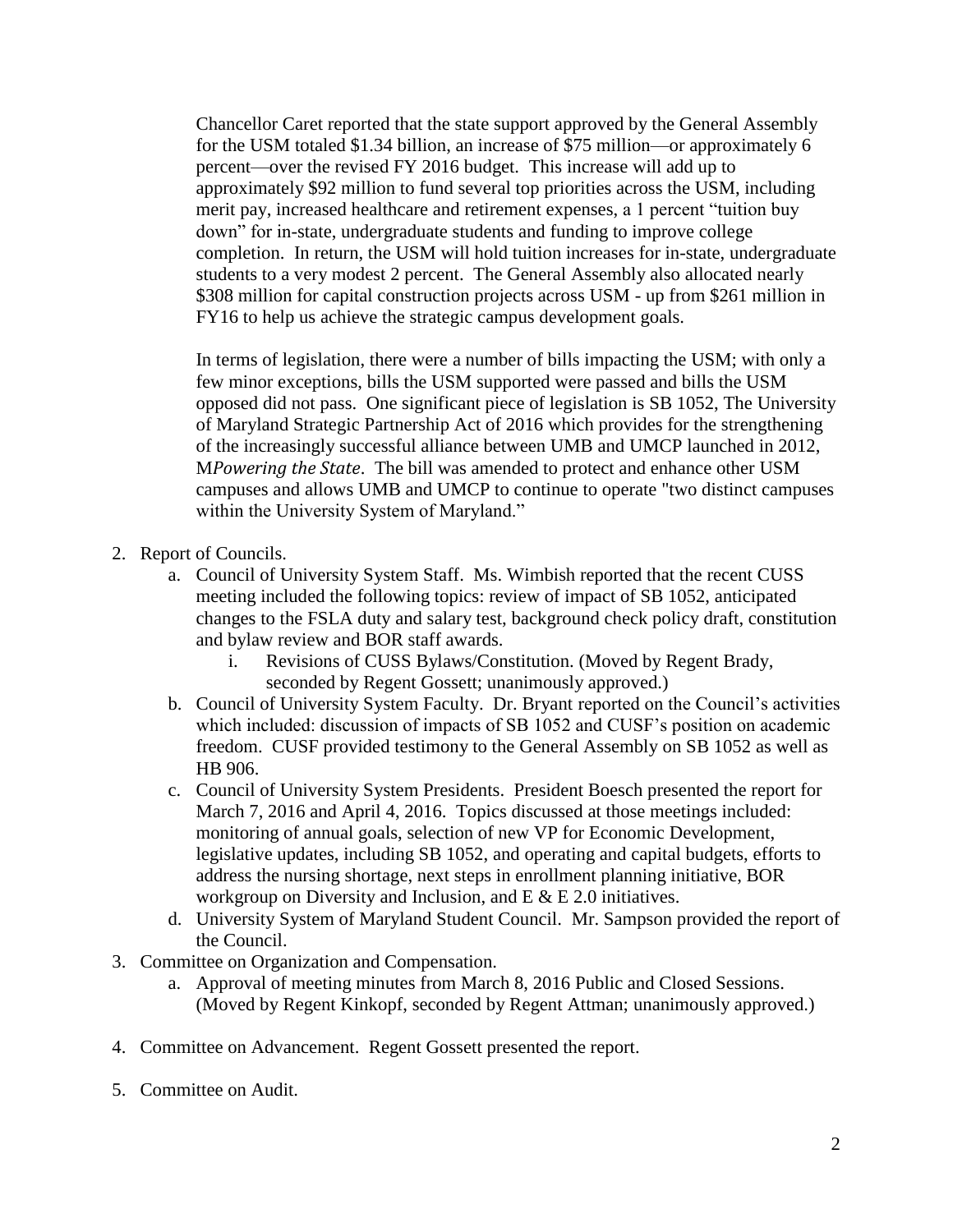- a. Approval of meeting minutes from March 22, 2016 Public and Closed Sessions. (Moved by Regent Brady, seconded by Regent Pevenstein; unanimously approved.)
- 6. Committee on Finance.
	- a. Approval of meeting minutes from March 31, 2016 Public Session. (Moved by Regent Pevenstein, seconded by Regent Attman; unanimously approved.)
	- b. University of Maryland Eastern Shore: Facilities Master Plan Update. Regent Pevenstein presented the report.
	- c. USM Enrollment Projections: 2016-2025. (Moved by Regent Pevenstein, seconded by Regent Gooden; unanimously approved.)
	- d. University System of Maryland: Self-Support Charges and Fees for FY 2017. (Moved by Regent Pevenstein, seconded by Regent Kinkopf; unanimously approved.)
	- e. Proposed Board Policy on Criminal Background Checks for Faculty and Staff Employees. (Moved by Regent Pevenstein, seconded by Regent Gossett; unanimously approved.)
	- f. University of Maryland, Baltimore County: Food Service Contract Renewal. (Moved by Regent Pevenstein, seconded by Regent Gossett; Chairman Shea recused himself, motion approved.)
	- g. University of Maryland, Baltimore: Dental Student Clinics Management Contract. (Moved by Regent Pevenstein, seconded by Regent Attman; Chairman Shea recused himself, motion approved.)
	- h. University of Maryland, College Park: Lease of Building 006 located at 7761 Greenhouse Road, College Park. (Moved by Regent Pevenstein, seconded by Regent Gossett; Chairman Shea recused himself, motion approved.)
	- i. University of Maryland, College Park: Lease of Building 011 located at 4425 Paint Branch Parkway, College Park. (Moved by Regent Pevenstein, seconded by Regent Gossett; Chairman Shea and Regent Kinkopf recused themselves, motion approved.)
	- j. University of Maryland, College Park: Exchange of 7505 and 7511 Yale Avenue for 7612 Mowatt Lane in College Park. (Moved by Regent Pevenstein, seconded by Regent Gossett; unanimously approved.)
	- k. University of Maryland, College Park: Ground Lease and Exchange Agreement with the Owner Entity Fund, LLC. (Moved by Regent Pevenstein, seconded by Regent Kinkopf; unanimously approved.)
	- l. University of Maryland, College Park: Lease for the High Intensity Drug Trafficking Area (HIDTA) Task Force. (Moved by Regent Pevenstein, seconded by Regent Gooden; unanimously approved.)
	- m. University of Maryland University College: Renewal of Recruitment Process Outsourcing Contract. (Moved by Regent Pevenstein, seconded by Regent Gossett; Chairman Shea, Regents Kinkopf, and Kelly recused themselves. Chairman Shea indicated that there were not enough votes for a quorum and that an additional regent would have to be called to vote. He entertained a motion to reconvene into a special meeting. (Moved by Regent Pevenstein, seconded by Regent Gooden; unanimously approved.) *(See minutes for special session April 15, 2016.)*
	- n. Frostburg State University: Student Housing. Regent Pevenstein presented the report.
	- o. 2015 USM Dashboard Indicators. Regent Pevenstein presented the report.
	- p. University System of Maryland: Review of Capital Improvement Projects. Regent Pevenstein the report.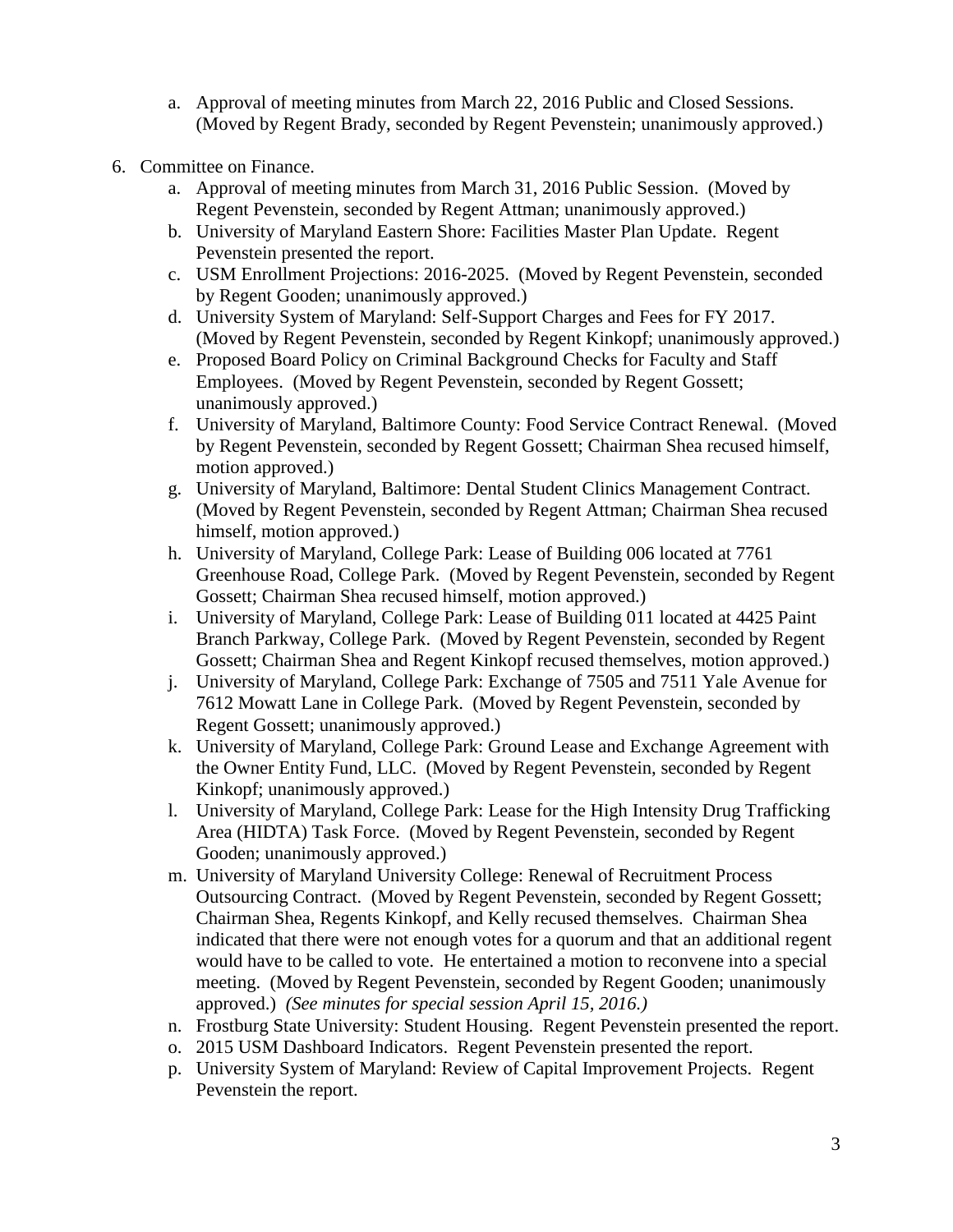- 7. Committee on Education Policy and Student Life.
	- a. Approval of meeting minutes from March 8, 2016 Public Session. (Moved by Regent Brady, seconded by Regent Neall; unanimously approved.)
	- b. Academic Program Proposal.
		- i. University of Maryland, College Park: Master of Science in Business Analytics. (Moved by Regent Brady, seconded by Regent Gossett; unanimously approved.)
	- c. Comprehensive Pipeline Review.
		- i. Report on USM Institutional SAT Profile. Regent Brady presented the report.
		- ii. Report on Retention and Graduation Rates. Regent Brady presented the report.
		- iii. Report on Transfer Students. Regent Brady presented the report.
	- d. Diversity and Inclusion: Students' Lives on Campus. Regent Brady presented the report.
	- e. New Program 5-Year Enrollment Review. Regent Brady presented the report.
	- f. Update: William E. Kirwan Center for Academic Innovation. Regent Brady presented the report.
- 8. Committee on Economic Development and Technology Commercialization.
	- a. Approval of meeting minutes from March 31, 2016 Public Session. (Moved by Regent Attman, seconded by Regent Pevenstein; unanimously approved.)
- 9. Reconvene to Closed Session. Chairman Shea read the "convene to close" statement citing the topics for the closed session and the relevant statutory authority for closing the meeting under 3-305(b) and 3-103(a)1)(i). (Moved by Regent Brady, seconded by Regent Gossett; unanimously approved.)

Meeting adjourned at 10:48 a.m.